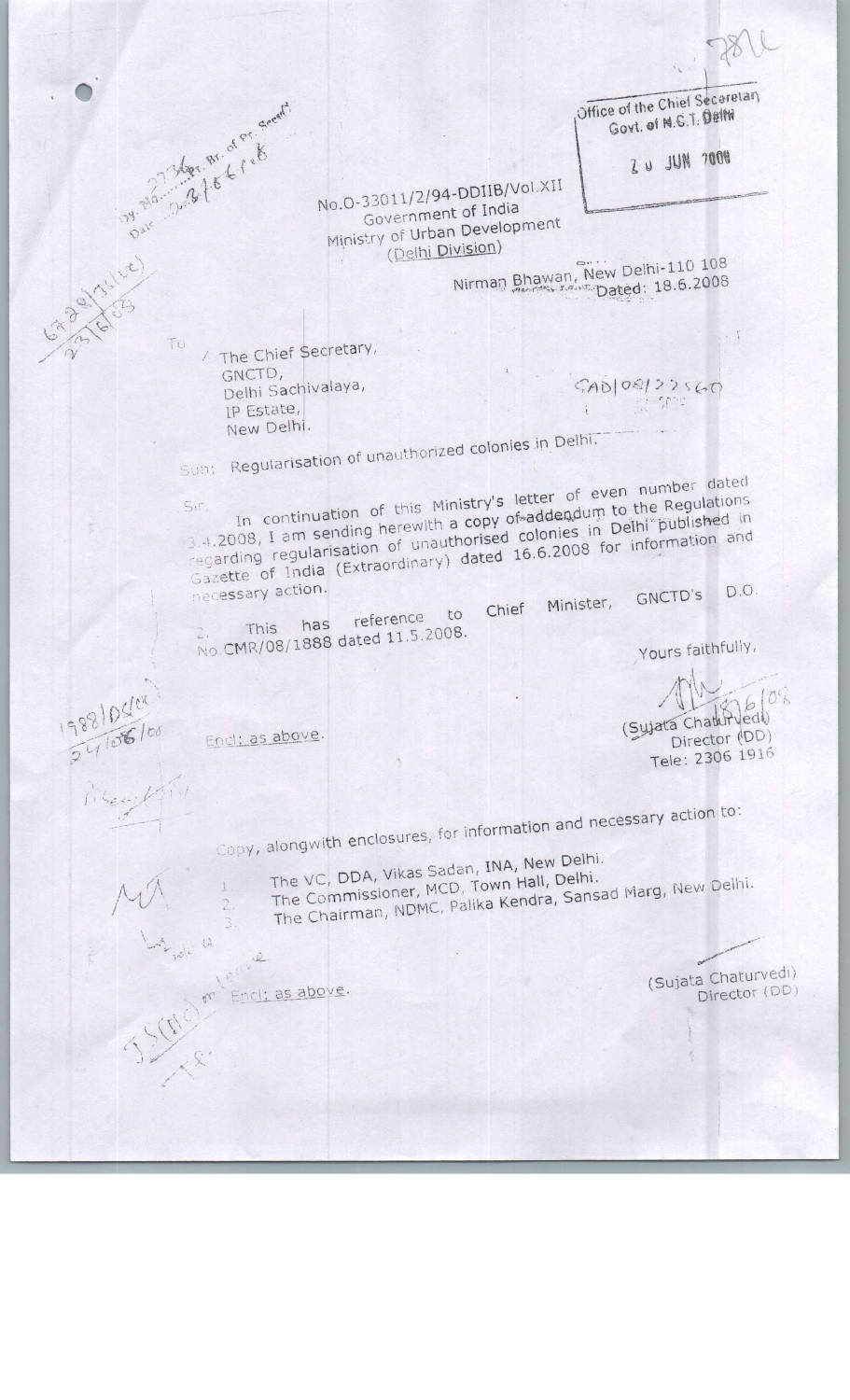

25

असाधारण **EXTRAORDINARY** भाग 11-7905 3-34-7905 (ii) PART II-Section 3-Sub-section (ii) प्राधिकार से प्रकाशित PUBLISHED BY AUTHORITY

e Gazette of India

सं. 812] No. 8121

जिस्ट्री संबंधी पहां - 33004 क

नई दिल्ली, सोमवार, जून 16, 2008/ज्येष्ठ 26, 1930 NEW DELHI, MONDAY, JUNE 16, 2008/JYAISTHA 26, 1930

दिल्ली विकास प्राधिकरण

अधिसचना

नई दिल्ली, 16 जून, 2008

दिल्ली में अनधिकृत कॉलोनियों के विनियमन के विनियम (दिल्ली विकास अधिनियम, 1957 की धारा-57 के अंतर्गत)

का.आ. 1452(अ) - दिल्ली विकास अधिनियम, 1957 (1957 का 61) की धारा 57 द्वारा प्रदत्त शक्तियों का प्रयोग करते हुए दिल्ली विकास प्राधिकरण चन्द्र सरकार के पूर्व अन्नुमोदन से एतद्वारा, दिल्ली में अनधिकृत कॉलोनियों के विनयमन के लिए विनियमों-जो सं. का.आ. 683(3): 1831 - 24-3-2008 के माध्यम से अधिसूचना सं. एफ. 3(11)2004/एम.पी./पार्ट-1 द्वारा अधिसूचित किए गए थे, में निम्नलिखित संशोधन करक है

#### संशोधन :-

उप-खंड 4.5.3 (असनवंध) को बाद निम्नलिखित उप-खंड जोड़े जाएंगे :-

"4.6। किमी कॉलोनी के निवासियों द्वारा विनियमों के खण्ड 4 की अ<mark>पेक्षाओं की पूर्ति किए जाने के तुरना बाद,</mark> स.रा.क्षे. दिल्ली सरकार उस अनधिकृत कॉलोनी को अ<mark>नन्तिम विनियमन प्रमाण-पत्र जारी कर सकती है। स्थानीय निकाय/दि.वि.प्रा. एवं रा.रा.क्षे., दिल्ली</mark> सरकार अवस्तिम प्रमाण-पत्र जारी होने की तिथि से 12 माह की अवधि के अन्दर विनियमों के खण्ड 5 के अंतर्गत यथा निर्धारित आधिक कालानी के <mark>औपचारिक विनियमन से पूर्व निर्धारित औपचारिकताओं को पूर्ति करेंगे । उपराज्यपाल, दिल्ली विनियमों के</mark> खड़ आ आवधानों को अनुसार पृथक कॉलोनियों के संबंध में समय-सीमा में छूट दे सकते हैं।

त्याणि जह प्रभाण पत्र समृद्ध वर्गों द्वारा बसाई गई अनधिकृत कॉलोनी/आवासों को जारी नहीं किया जा सकता ।  $4.6.2$ 

तथापि उन कॉलोनियों का अंतिम रूप से सीमांकन विनियमों के खण्ड 3 में शामिल अपेक्षाओं सहित सभी अपेक्षित  $4.6.3$ ी लगा व गण का पूरा करने के बाद ही रा.स.क्षे. दिल्ली सरकार द्वारा नियत किया जाएगा ।"

[सं. एफ. 3(11) 2004/एम.पी./पार्ट-1]

विश्वे मोहन बंसल, प्रधान आयुक्त एवं सचिव

2269 GL2008

 $\{i\}$